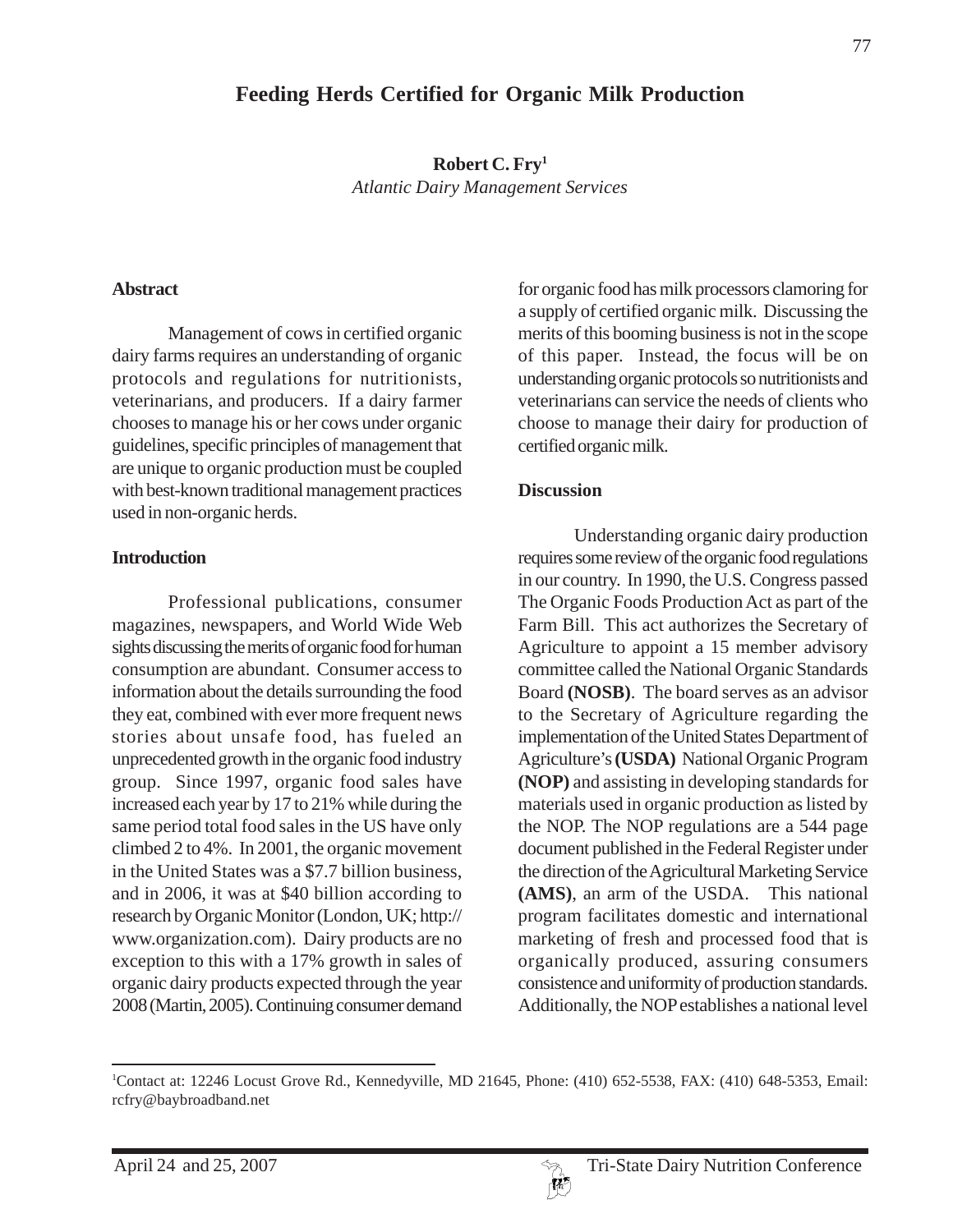accreditation standards for the production, handling, and labeling of organically produced products. Included in these standards are lists of substances approved for and prohibited from use in organic production (See Appendix #1). For a more complete review of the NOP standards ("Rule") the reader is urged to visit the NOP web site at http://www.ams.usda.gov/nop/ . The portion of the NOP regulation pertaining to livestock operations is listed in Appendix #2.

Dairy herds that desire to produce certified organic milk are a key component of the United States organic food production and have a significant presence in the NOP rulings. The rulings are very comprehensive but can be reduced to saying that synthetics such as antibiotics, hormones, and pesticides are prohibited unless listed as approved. "Natural" products are acceptable unless listed as prohibited. Additionally, all feed must be purchased as certified organic and has to be grown on land free from application of manufactured fertilizer, pesticides, herbicides, and other chemicals for the prior 3 years. This certified organic feed must be fed to the herd and no prohibited substances may be used in cows producing certified organic milk. In addition to feed certification, product usage requirements are listed in the Rule pertaining to management systems and living conditions for the herd. This section in the Rule (205.239) is vague and has received a great deal of attention in organic dairy production as it pertains to pasture systems. Currently, the standards state that a producer of an organic livestock operation must establish and maintain livestock living conditions which accommodate the health and natural behavior of animals, including access to outdoors, shelter, shade, fresh air, and pasture (National Organic Program Standards, 2003). Controversy has surrounded this ruling especially as it pertains to pasture. On August 17, 2005, the NOSB offered guidance for interpretation of the USDA NOP pasture portion of *The Organic System Plan* (See Appendix #3). The NOSB's new recommendation states that

ruminant livestock should graze pasture during the months of the year when pasture can provide edible forage. *The Organic System Plan* should have the goal of providing a significant portion of the total feed requirements as grazed feed but not less than 30% dry matter intake on an average daily basis during the growing season but not less than 120 days per year.

Third party certification inspectors make thorough inspections of facilities, cows, and records at least annually to determine whether they conform to the NOP standards. Those producers who comply with the regulations are *certified* by a certifying agency and allowed to use the USDA organic logo, make product statements, and sell their product as *certified organic.*

Record keeping, accountability, and integrity are an integral part of managing a certified organic dairy within NOP guidelines. Additionally, key components of an organic herd's management include a biosecurity plan, vaccination protocols, pasture plan, sanitation and hygiene routines, reproduction program, treatment and culling strategy, and well-balanced nutrition.

It is important to understand that as stated in 205.238 (c)(7) of the NOP, it is prohibited to withhold medical treatment from a sick animal in an effort to preserve its organic status. All appropriate medications must be used to restore an animal to health when methods acceptable to organic production fail. Livestock treated with a prohibited substance must be clearly identified and shall not be sold, labeled, or represented as organically produced.

Feeding the organic dairy cow and nutritional principals associated with her wellness and productivity are no different than conventionally fed herds with one major exception. All feed ingredients must be certified organic or included in the NOP approved list of additives (See Appendix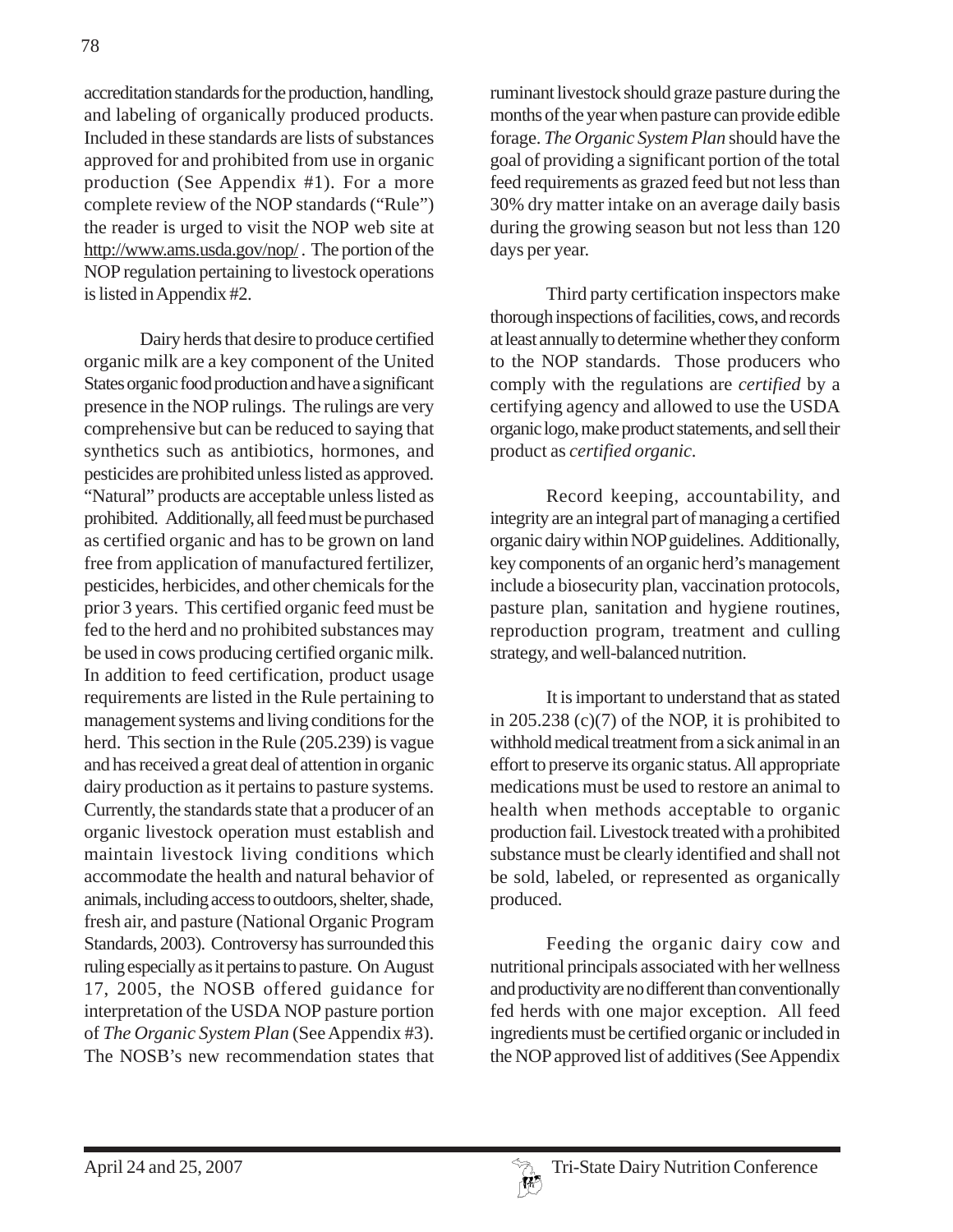#1). The animal nutritional requirements, ration formulation, and least cost optimization are no different than for those of conventional diets. Often the only challenge is procurement of organic certified grains and forages at an affordable cost.

## **Conclusion**

The economics of organic dairy production are a fine balancing act between consumer demands creating a premium farm gate milk price, the higher prices for organic feeds, a lower feed efficiency (milk:feed ratio), and the added cost of production associated with the transition years. After a producer examines all the factors impacting profitability, he or she will be in the position to choose the correct management system for their operation. If the decision is to become certified organic, then management of an organic dairy operation can be simply stated as; knowing the rules in the guidelines of the USDA's National Organic Program, staying within the boundaries of those rules even if you don't agree with them or they don't make sense to you, and finally adhering to all best known management practices of dairy production management that modern science and technology offers.

# **References**

Martin, A. 2005. Organic Milk Debate. Chicago Tribune. January 10 issue.

National Organic Program Standards. 2003. United States Department of Agriculture, Agricultural Marketing Services, 205.239. pages 381-382. http://www.ams.usda.gov/nop/NOP/ stanards.html

# **Appendix #1**

### **205.603 Synthetic substances allowed for use in organic livestock production.**

In accordance with restrictions specified in this section, the following synthetic substances may be used in organic livestock production:

- a. As disinfectants, sanitizer, and medical treatments as applicable.
	- 1. Alcohols.
		- i. Ethanol-disinfectant and sanitizer only , prohibited as a feed additive.
		- ii. Isopropanol-disinfectant only.
	- 2. Aspirin-approved for health care use to reduce inflammation.
	- 3. Biologics-Vaccines.
	- 4. Chlorhexidine Allowed for surgical procedures conducted by a veterinarian. Allowed for use as a teat dip when alternative germicidal agents and/or physical barriers have lost their effectiveness.
	- 5. Chlorine materials disinfecting and sanitizing facilities and equipment. Residual chlorine levels in the water shall not exceed the maximum residual disinfectant limit under the Safe Drinking Water Act.
		- i. Calcium hypochlorite.
		- ii. Chlorine dioxide.
		- iii. Sodium hypochlorite.
	- 6. Electrolytes-without antibiotics.
	- 7. Glucose.
	- 8. Glycerine Allowed as a livestock teat dip, must be produced through the hydrolysis of fats or oils.
	- 9. Hydrogen peroxide.
	- 10. Iodine.
	- 11. Magnesium sulfate.
	- 12. Oxytocin use in post parturition therapeutic applications.
	- 13. Paraciticides. Ivermectin prohibited in slaughter stock, allowed in emergency

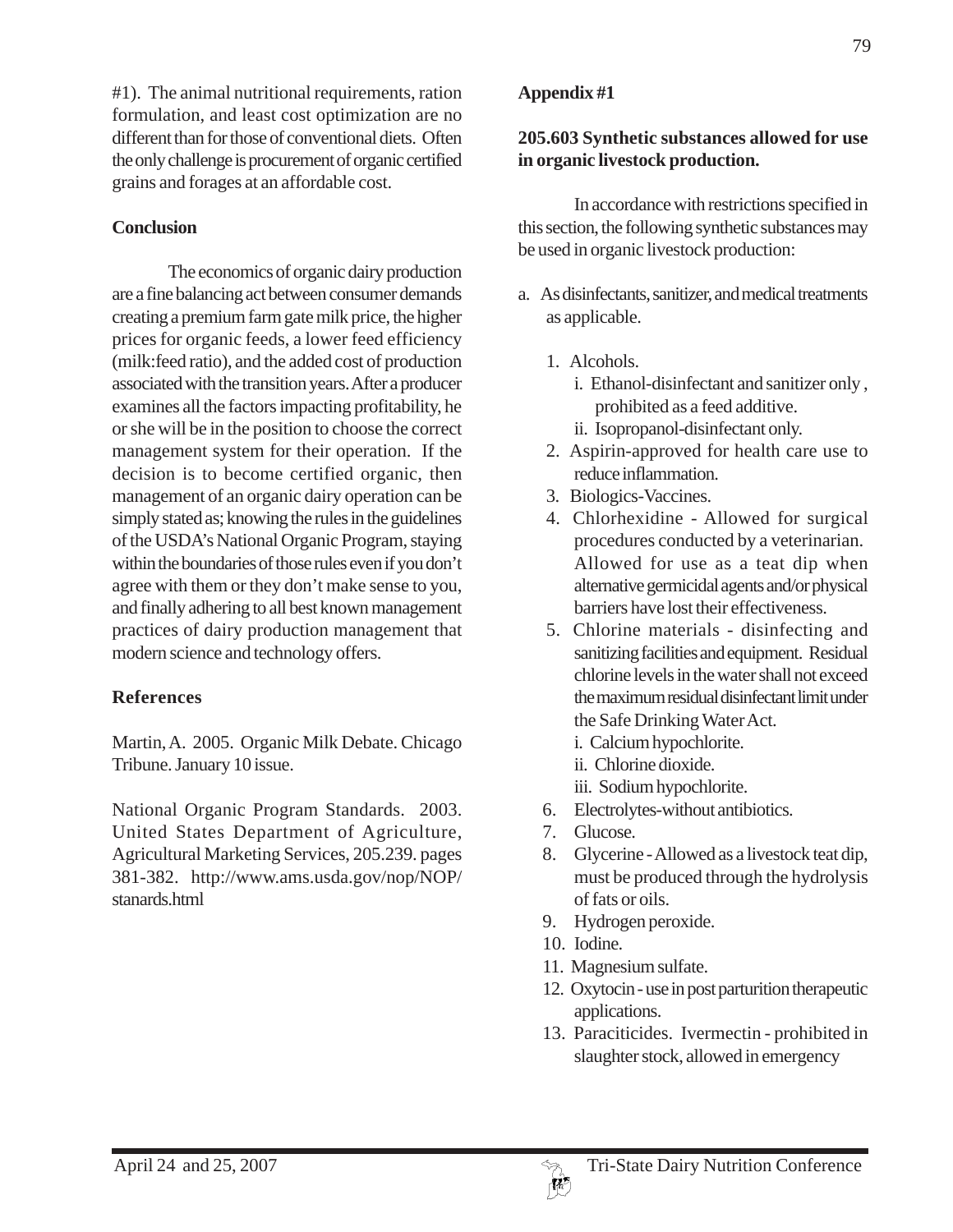treatment for dairy and breeder stock when organic system plan-approved preventive management does not prevent infestation. Milk or milk products from a treated animal cannot be labeled as provided for in subpart D of this part for 90 days following treatment. In breeder stock, treatment cannot occur during the last third of gestation if the progeny will be sold as organic and must not be used during the lactation period for breeding stock.

- 14. Phosphoric acid allowed as an equipment cleaner, Provided, That, no direct contact with organically managed livestock or land occurs.
- b. As topical treatment, external parasiticide or local anesthetic as applicable.
	- 1. Copper sulfate.
	- 2. Iodine.
	- 3. Lidocaine as a local anesthetic. Use requires a withdrawal period of 90 days after administering to livestock intended for slaughter and 7 days after administering to dairy animals.
	- 4. Lime, hydrated as an external pest control, not permitted to cauterize physical alterations or deodorize animal wastes.
	- 5. Mineral oil for topical use and as a lubricant.
	- 6. Procaine as a local anesthetic, use requires a withdrawal period of 90 days after administering to livestock intended for slaughter and 7 days after administering to dairy animals.
- c. As feed supplements Milk replacers without antibiotics, as emergency use only, no nonmilk products or products from BST treated animals.
- d. As feed additives.
	- 1. DL Methionine, DL-Methionine hydroxy analog, and DL-Methionine – hydroxy analog calcium

- for use only in organic poultry production until October 21, 2005.

- 2. Trace minerals, used for enrichment or fortification when FDA approved.
- 3. Vitamins, used for enrichment or fortification when FDA approved.
- e. As synthetic inert ingredients as classified by the Environmental Protection Agency **(EPA)**, for use with nonsynthetic substances or a synthetic substance listed in this section and used as an active pesticide ingredient in accordance with any limitations on the use of such substances.
	- 1. EPA List 4 Inerts of Minimal Concern.

f.-z. [Reserved]

### **205.604 Nonsynthetic substances prohibited for use in organic livestock production.**

The following nonsynthetic substances may not be used in organic livestock production:

a. Strychnine.

b.- z. [Reserved]

**205.605 Nonagricultural (nonorganic) substances allowed as ingredients in or on processed products labeled as "organic" or "made with organic (specified ingredients or food groups(s))."**

The following nonagricultural substances may be used as ingredients in or on processed products labeled as "organic" or "made with organic (specified ingredients or food group(s))" only in accordance with any restrictions specified in this section.

a. Nonsynthetics allowed:

Acids (Alginic; Citric - produced by microbial fermentation of carbohydrate substances; and Lactic).

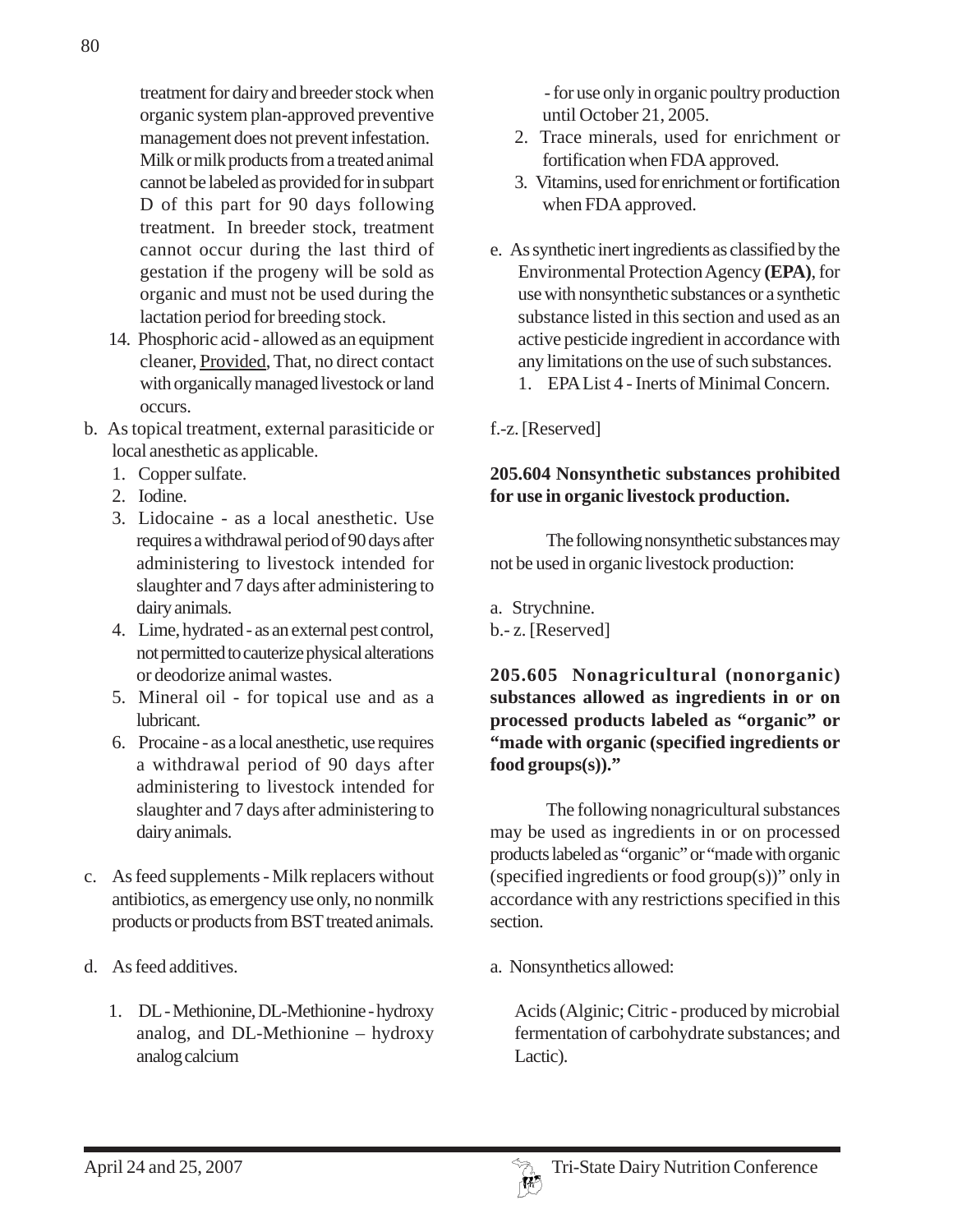Agar-agar.

Animal enzymes – (Rennet - animal derived; Catalase – bovine liver; Animal lipase; Pancreatin; Pepsin; and Trypsin).

Bentonite.

Calcium carbonate.

Calcium chloride.

Calcium sulfate - mined.

Carageenan.

Colors, nonsynthetic sources only.

Dairy cultures.

Diatomaceous earth - food filtering aid only.

Enzymes—must be derived from edible, nontoxic plants, nonpathogenic fungi, or nonpathogenic bacteria.

Flavors - nonsynthetic sources only and must not be produced using synthetic solvents and carrier systems or any artificial preservative.

Glucono delta-lactone – production by the oxidation of D-glucose with bromine water is prohibited.

Kaolin.

Magnesium sulfate, nonsynthetic sources only. Nitrogen - oil-free grades.

Oxygen--oil-free grades.

Perlite—for use only as a filter aid in food processing.

Potassium chloride.

Potassium iodide.

Sodium bicarbonate.

Sodium carbonate.

Tartaric acid.

Waxes - nonsynthetic (Carnauba wax; and Wood resin).

Yeast - nonsynthetic, growth on petrochemical substrate and sulfite waste liquor is prohibited (Autolysate; Bakers; Brewers; Nutritional; and Smoked - nonsynthetic smoke flavoring process must be documented).

### b. Synthetics allowed:

#### Alginates.

Ammonium bicarbonate - for use only as a

leavening agent.

Ammonium carbonate - for use only as a leavening agent.

Ascorbic acid.

Calcium citrate.

Calcium hydroxide.

Calcium phosphates (monobasic, dibasic, and tribasic).

Carbon dioxide.

Cellulose - for use in regenerative casings, as an anti-caking agent (non-chlorine bleached) and filtering aid.

Chlorine materials - disinfecting and sanitizing food contact surfaces, except, that, residual chlorine levels in the water shall not exceed the maximum residual disinfectant limit under the Safe Drinking Water Act (Calcium hypochlorite; Chlorine dioxide; and Sodium hypochlorite).

Ethylene - allowed for postharvest ripening of tropical fruit and degreening of citrus.

Ferrous sulfate - for iron enrichment or fortification of foods when required by regulation or recommended (independent organization).

Glycerides (mono and di) - for use only in drum drying of food.

Glycerin - produced by hydrolysis of fats and oils.

Hydrogen peroxide.

Lecithin - bleached.

Magnesium carbonate - for use only in agricultural products labeled "made with organic (specified ingredients or food group(s))," prohibited in agricultural products labeled "organic."

Magnesium chloride - derived from sea water. Magnesium stearate - for use only in agricultural products labeled "made with organic (specified ingredients or food group(s))," prohibited in agricultural products labeled "organic."

Nutrient vitamins and minerals, in accordance with 21 CFR 104.20, Nutritional Quality Guidelines For Foods.

Ozone.

Pectin (low-methoxy).

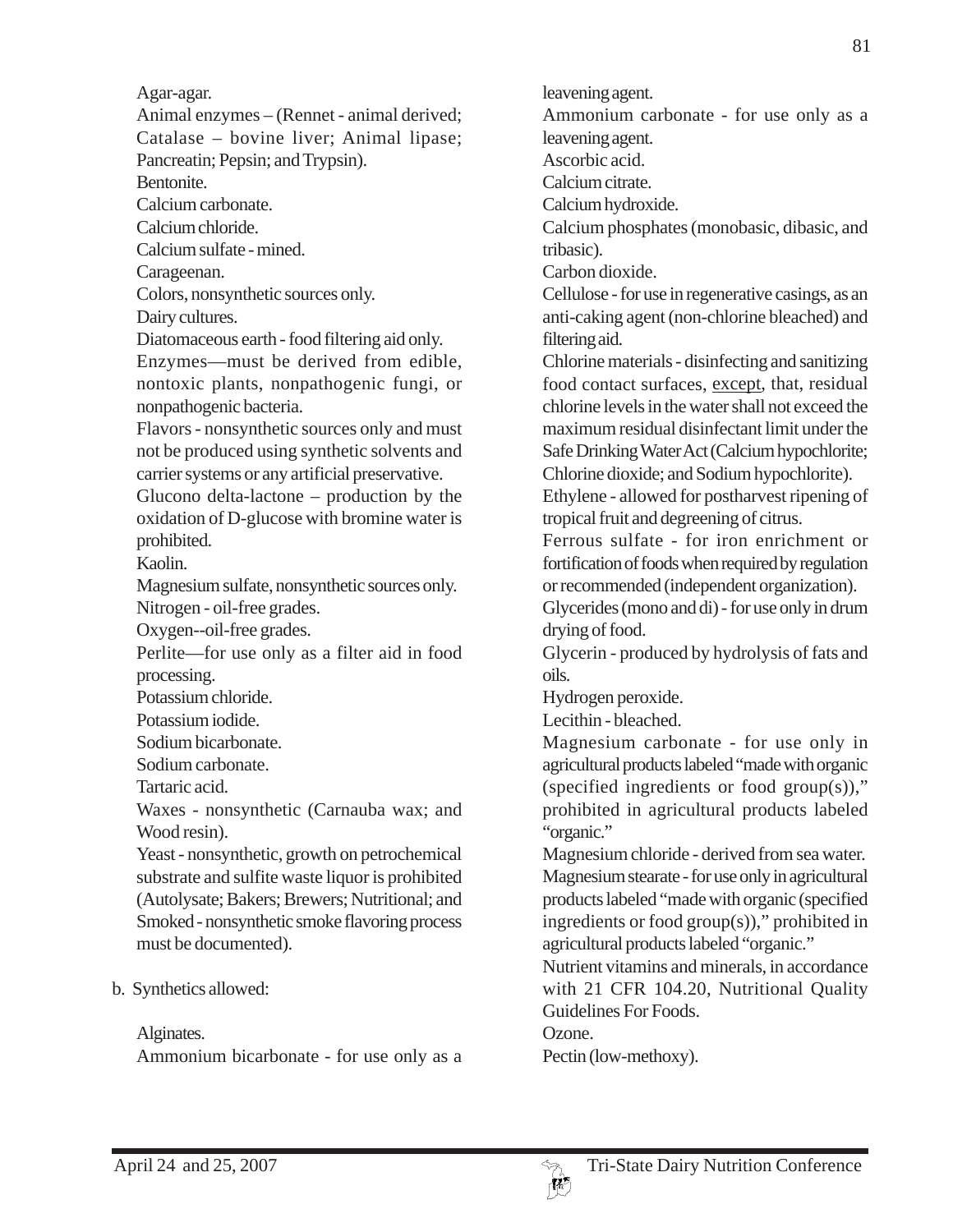Potassium acid tartrate.

Potassium tartrate made from tartaric acid.

Potassium carbonate.

Potassium citrate.

Potassium hydroxide - prohibited for use in lye peeling of fruits and vegetables except when used for peeling peaches during the Individually Quick Frozen (IQF) production process.

Potassium iodide - for use only in agricultural products labeled "made with organic (specified ingredients or food group(s))," prohibited in agricultural products labeled "organic."

Potassium phosphate - for use only in agricultural products labeled "made with organic (specified ingredients or food group(s))," prohibited in agricultural products labeled "organic."

Silicon dioxide.

Sodium citrate.

Sodium hydroxide - prohibited for use in lye peeling of fruits and vegetables.

Sodium phosphates - for use only in dairy foods. Sulfur dioxide - for use only in wine labeled "made with organic grapes," Provided, That, total sulfite concentration does not exceed 100 ppm.

Tartaric acid.

Tocopherols - derived from vegetable oil when rosemary extracts are not a suitable alternative. Xanthan gum.

c.- z. [Reserved]

[65 FR 80657, Dec. 21, 2000, as amended at 68 FR 61993, Oct. 31, 2003, and 68 FR 62217, Nov 3, 2003]

**205.606 Nonorganically produced agricultural products allowed as ingredients in or on processed products labeled as "organic" or "made with organic (specified ingredients or food group(s))."**

The following nonorganically produced agricultural products may be used as ingredients in or on processed products labeled as "organic" or "made with organic (specified ingredients or food group(s))" only in accordance with any restrictions specified in this section.

Any nonorganically produced agricultural product may be used in accordance with the restrictions specified in this section and when the product is not commercially available in organic form.

- a. Cornstarch (native).
- b. Gums water extracted only (arabic, guar, locust bean, carob bean).
- c. Kelp for use only as a thickener and dietary supplement.
- d. Lecithin unbleached..
- e. Pectin (high-methoxy).

# **Appendix #2**

# **205.236 Origin of livestock.**

- a. Livestock products that are to be sold, labeled, or represented as organic must be from livestock under continuous organic management from the last third of gestation or hatching: Except, That,
	- 1. Poultry. Poultry or edible poultry products must be from poultry that has been under continuous organic management beginning no later than the second day of life;
	- 2. Dairy animals. Milk or milk products must be from animals that have been under continuous organic management beginning no later than 1 year prior to the production of the milk or milk products that are to be sold, labeled, or represented as organic, Except, That, when an entire, distinct herd is converted to organic production, the producer may: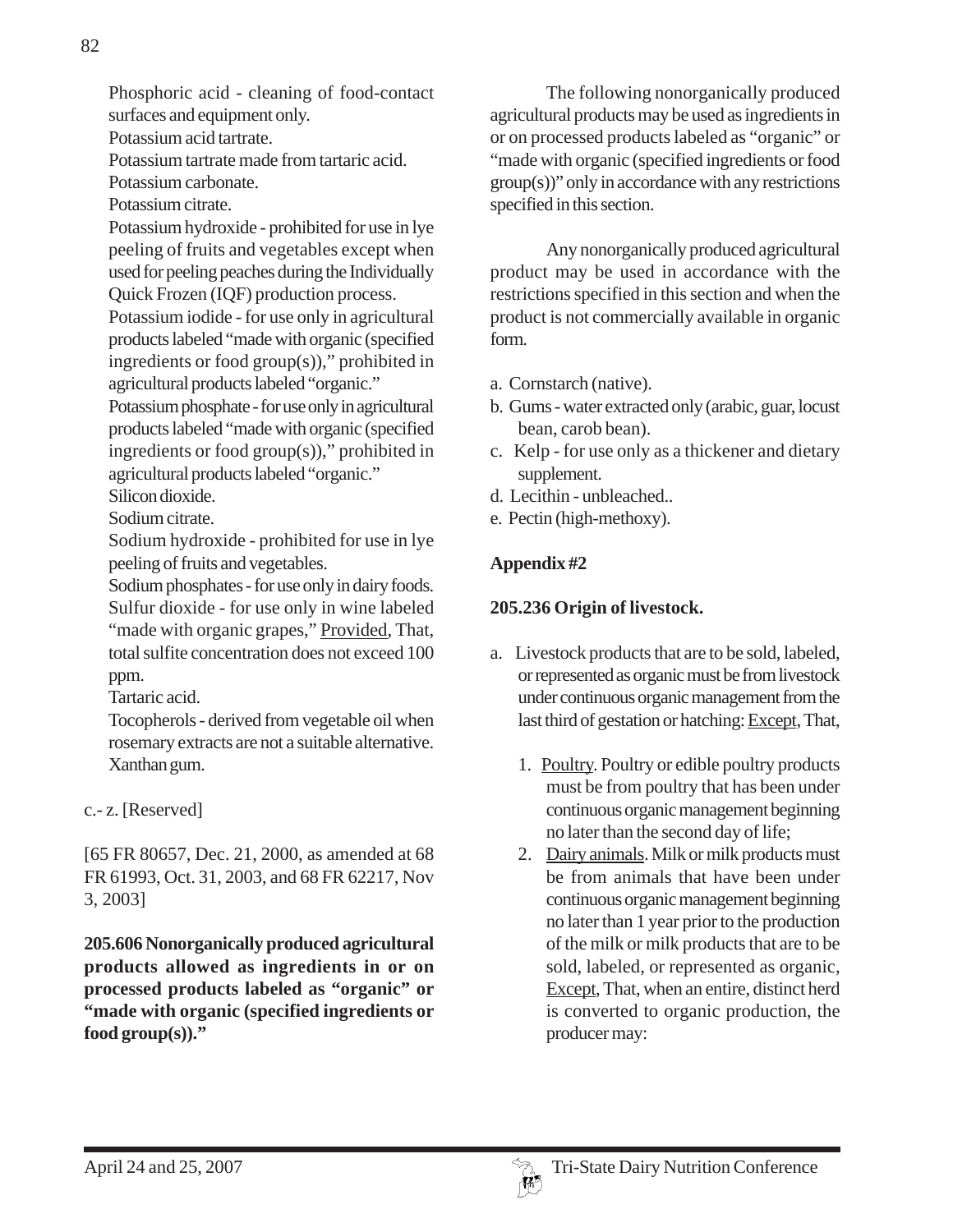- ii. provide feed in compliance with § 205.237 for the final 3 months.
- iii. Once an entire, distinct herd has been converted to organic production, all dairy animals shall be under organic management from the last third of gestation.
- 3. Breeder stock. Livestock used as breeder stock may be brought from a nonorganic operation onto an organic operation at any time: Provided, That, if such livestock are gestating and the offspring are to be raised as organic livestock, the breeder stock must be brought onto the facility no later than the last third of gestation.
- b. The following are prohibited:
	- 1. Livestock or edible livestock products that are removed from an organic operation and subsequently managed on a nonorganic operation may be not sold, labeled, or represented as organically produced.
	- 2. Breeder or dairy stock that has not been under continuous organic management since the last third of gestation may not be sold, labeled, or represented as organic slaughter stock.
- c. The producer of an organic livestock operation must maintain records sufficient to preserve the identity of all organically managed animals and edible and nonedible animal products produced on the operation.

# **205.237 Livestock feed.**

- a. The producer of an organic livestock operation must provide livestock with a total feed ration composed of agricultural products, including pasture and forage, that are organically produced and, if applicable, organically handled: Except, That, nonsynthetic substances and synthetic substances allowed under 205.603
- b. The producer of an organic operation must not:
	- 1. Use animal drugs, including hormones, to promote growth;
	- 2. Provide feed supplements or additives in amounts above those needed for adequate nutrition and health maintenance for the species at its specific stage of life;
	- 3. Feed plastic pellets or roughage;
	- 4. Feed formulas containing urea or manure;
	- 5. Feed mammalian or poultry slaughter byproducts to mammals or poultry; or
	- 6. Use feed, feed additives, and feed supplements in violation of the Federal Food, Drug, and Cosmetic Act.

# **205.238 Livestock health care practice standard.**

- a. The producer must establish and maintain preventive livestock health care practices, including:
	- 1. Selection of species and types of livestock with regard to suitability for site-specific conditions and resistance to prevalent diseases and parasites;
	- 2. Provision of a feed ration sufficient to meet nutritional requirements, including vitamins, minerals, protein and/or amino acids, fatty acids, energy sources, and fiber (ruminants);
	- 3. Establishment of appropriate housing, pasture conditions, and sanitation practices to minimize the occurrence and spread of diseases and parasites;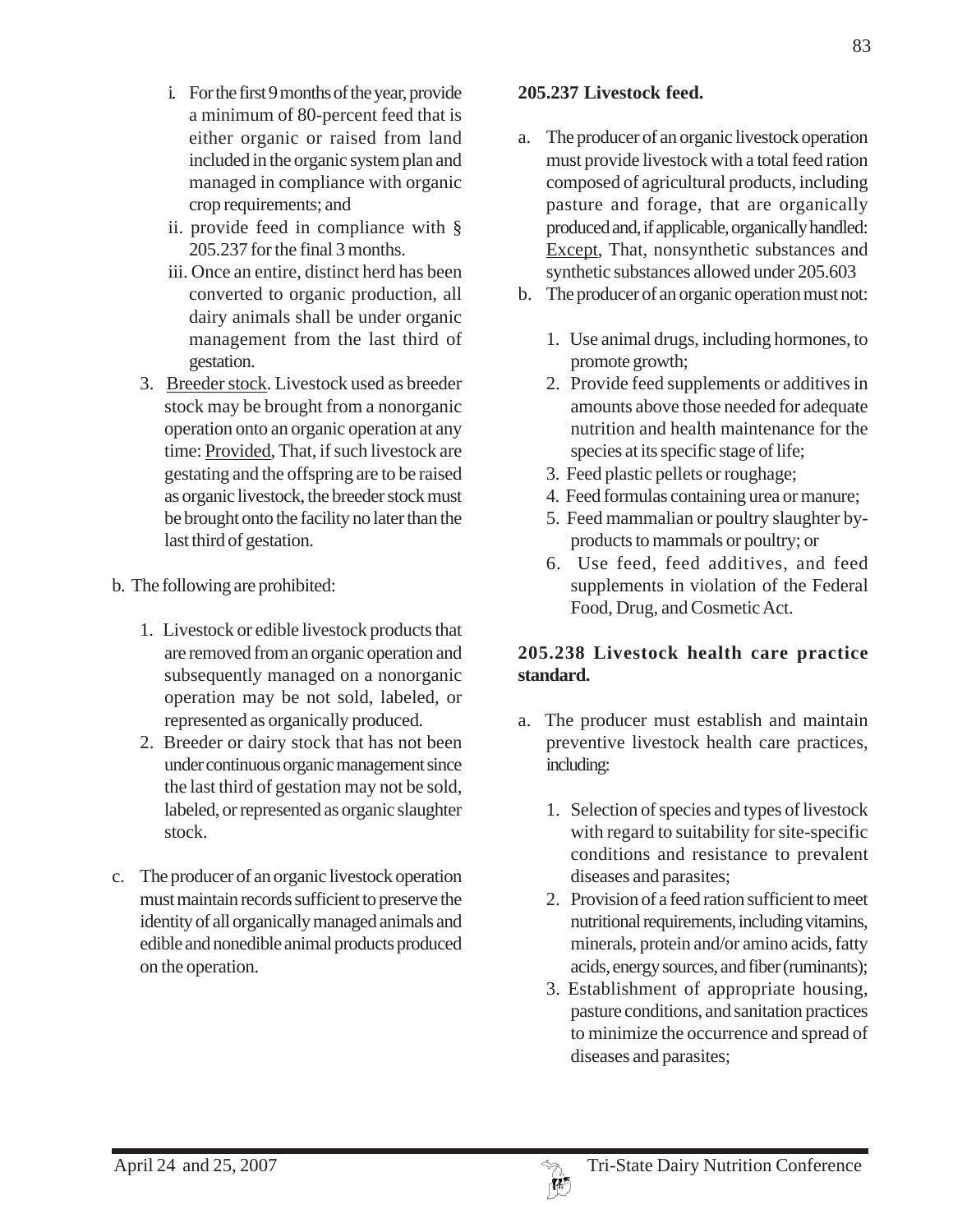- 4. Provision of conditions which allow for exercise, freedom of movement, and reduction of stress appropriate to the species;
- 5. Performance of physical alterations as need to promote the animal's welfare and in a manner that minimizes pain and stress; and
- 6. Administration of vaccines and other veterinary biologics.
- b. When preventive practices and veterinary biologics are inadequate to prevent sickness, a producer may administer synthetic medications: Provided, That, such medications are allowed under 205.603. Parasiticides allowed under 205.603 may be used on:
	- 1. Breeder stock, when used prior to the last third of gestation but not during lactation for progeny that are to be sold, labeled, or represented as organically produced; and
	- 2. Dairy stock, when used a minimum of 90 days prior to the production of milk or milk products that are to be sold, labeled, or represented as organic.
- c. The producer of an organic livestock operation must not:
	- 1. Sell, label, or represent as organic any animal or edible product derived from any animal treated with antibiotics, any substance that contains a synthetic substance not allowed under 205.603, or any substance that contains a nonsynthetic substance prohibited in 205.604.
	- 2. Administer any animal drug, other than vaccinations, in the absence of illness;
	- 3. Administer hormones for growth promotion;
	- 4. Administer synthetic parasiticides on a routine basis;
	- 5. Administer synthetic parasiticides to slaughter stock;
	- 6. Administer animal drugs in violation of the Federal Food, Drug, and Cosmetic Act; or

7. Withhold medical treatment from a sick animal in an effort to preserve its organic status. All appropriate medications must be used to restore an animal to health when methods acceptable to organic production fail. Livestock treated with a prohibited substance must be clearly identified and shall not be sold, labeled, or represented as organically produced.

### **205.239 Livestock living conditions.**

- a. The producer of an organic livestock operation must establish and maintain livestock living conditions which accommodate the health and natural behavior of animals, including:
	- 1. Access to the outdoors, shade, shelter, exercise areas, fresh air, and direct sunlight suitable to the species, its stage of production, the climate, and the environment;
	- 2. Access to pasture for ruminants;
	- 3. Appropriate clean, dry bedding. If the bedding is typically consumed by the animal species, it must comply with the feed requirements of § 205.237;
	- 4. Shelter designed to allow for:
		- i. Natural maintenance, comfort behaviors, and opportunity to exercise;
		- ii. Temperature level, ventilation, and air circulation suitable to the species; and
		- iii. Reduction of potential for livestock injury;
- b. The producer of an organic livestock operation may provide temporary confinement for an animal because of:
	- 1. Inclement weather;
	- 2. The animal's stage of production;
	- 3. Conditions under which the health, safety, or well being of the animal could be jeopardized; or
	- 4. Risk to soil or water quality.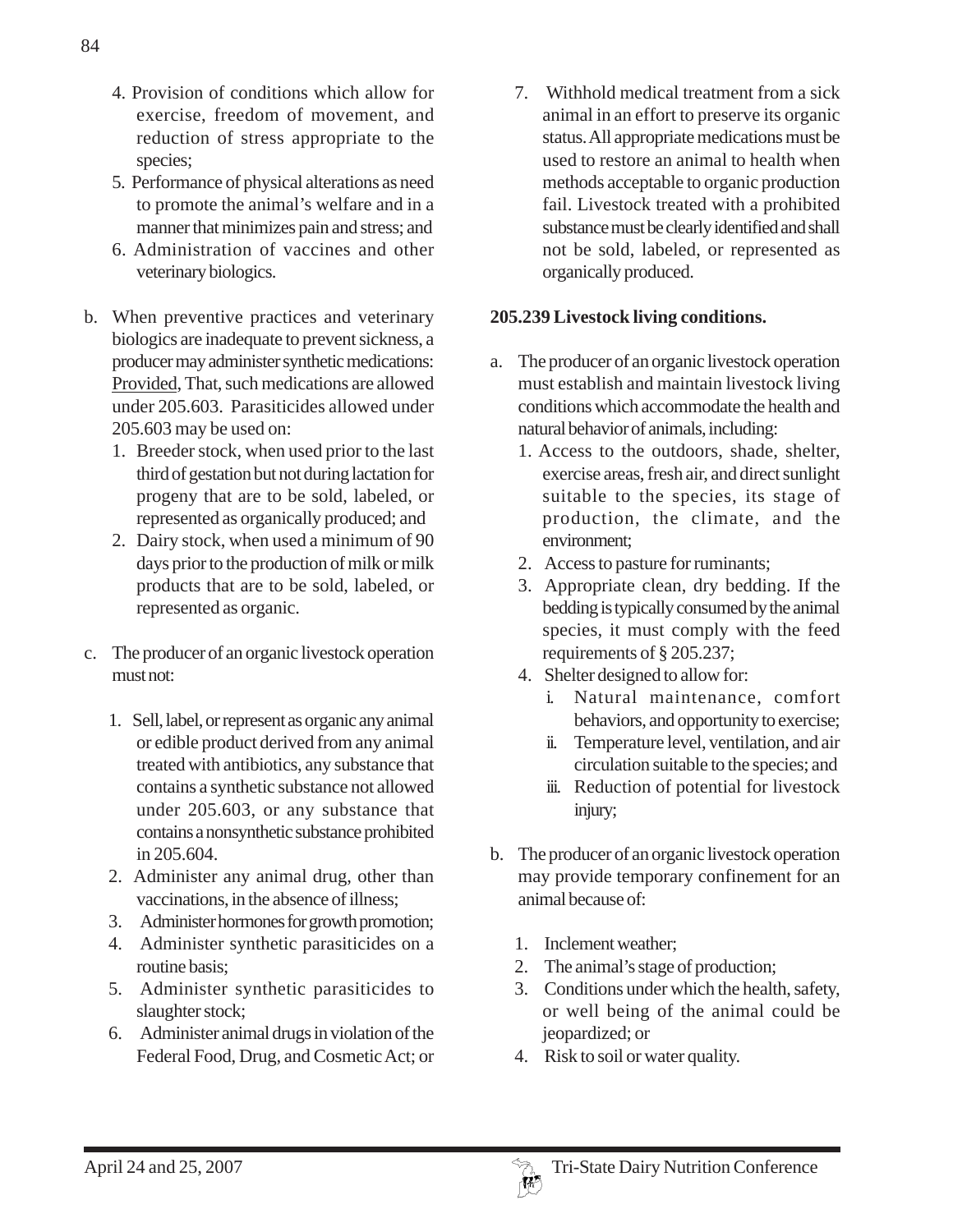c. The producer of an organic livestock operation must manage manure in a manner that does not contribute to contamination of crops, soil, or water by plant nutrients, heavy metals, or pathogenic organisms and optimizes recycling of nutrients.

### **Appendix #3**

### **NOSB Livestock Committee Recommendation for Guidance**

Pasture Requirements for the National Organic Program March 2, 2005

### **Introduction**

The USDA National Organic Program **(NOP)** has requested NOSB provide guidance concerning the pasture requirements of the National Organic Program that the NOP can review and distribute to accredited certifying agents and post on the NOP website.

The NOSB is seeking comments on organic system plan requirements; temporary confinement; and what constitutes "appropriate pasture conditions." In particular, the NOSB seeks input on specific dry matter intake from pasture language; reference to regional NRCS prescribed grazing standards; and whether or not any of the text below should be recommended to the NOP for rule change.

### **Guidance for interpretation of 205.239(a)(2)**

# A. *Organic system plan*

Ruminant livestock shall graze pasture during the months of the year when pasture can provide edible forage. *The Organic System Plan shall have the goal of providing grazed feed greater than 30% dry matter intake on a daily basis during the growing season but not less than 120 days.*

The Organic System Plan shall include a timeline showing how the producer *will satisfy the goal to maximize* the pasture component of total feed used in the farm system. For livestock operations with ruminant animals, the operation's Organic System Plan shall describe:

- 1. The amount of pasture provided per animal;
- 2. The average amount of time that animals are grazed on a daily basis;
- 3. The portion of the total feed requirement that will be provided from pasture;
- 4. Circumstances under which animals will be temporarily confined;
- 5. The records that are maintained to demonstrate compliance with pasture requirements.

# B. *Temporary confinement*

Temporary confinement means the period of time when ruminant livestock are denied pasture. The length of temporary confinement will vary according to the conditions on which it is based (such as the duration of inclement weather) and instances of temporary confinement shall be the minimum time necessary. In no case shall temporary confinement be allowed as a continuous production system. All instances of temporary confinement shall be documented in the Organic System Plan and in records maintained by the operation.

Temporary confinement is allowed only in the following situations:

- 1. During periods of inclement weather such as severe weather occurring over a period of a few days during the grazing season;
- 2. Conditions under which the health, safety, or well being of an individual animal could be jeopardized, including to restore the health of an individual animal or to prevent the spread of disease from an infected animal to other animals;
- 3. To protect soil or water quality.